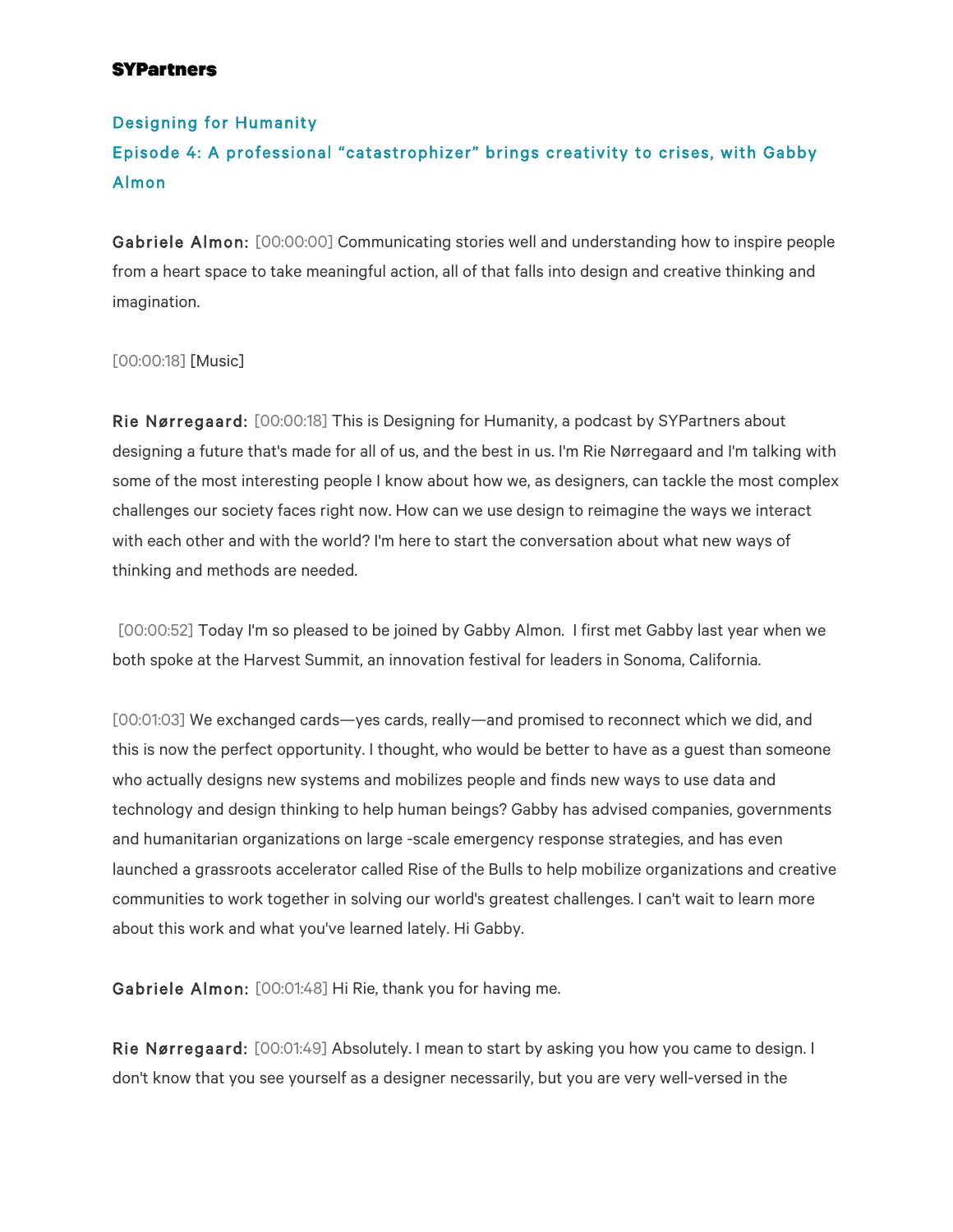process and in the language, so tell me about the time when you came into contact with design as a powerful force for change.

Gabriele Almon: [00:02:11] Sure. So I would say that that interaction happened really by accident. I had wanted to be an architect as a teenager, and didn't really understand the mechanics of what architecture is about but knew that I loved building things and understanding aesthetics, and having a sense that the built environment has an impact on how people feel about themselves in the world that they live in. But through a series of events that ended up studying international business and then pivoted into emergency response. But since that time I ended up dating and marrying an Imagineer at the Walt Disney Company, and really didn't appreciate what he did for a living until really a few years ago, when I found myself working with high-level decision makers in government at the federal level, state level, local level, at humanitarian organizations, at various agencies within the United Nations system. And all of them were saying the same thing, which was: We are in new times. We need to completely rethink how we do business, how we serve people, how we even view problems that we want to solve, and we don't really know where to turn to get new direction. And I realized that designers have a really unique way of uncovering issues and asking the right questions so that they get to the right problems, and that realization at that time started my journey in wanting to understand creatives, how creatives think, how to apply design principles in government and humanitarian aid, and in trying to find ways to support what I call public creative collaboration.

Rie Nørregaard: [00:04:06] That's a fascinating concept, public creative collaboration. And we'll come back to that when we talk about Rise of the Bulls. So how does that notion show up in your work today? How do you cultivate and grow that practice of planning for large-scale events with so many unknowns on behalf of humanity, and look at that and creativity at the same time?

Gabriele Almon: [00:04:34] Yeah. So I utilize my experience in my position on FEMA's National Advisory Council to start talking about different concepts and throwing out ideas about how design can and should impact what we do beyond just straightforward design thinking and human-centered design thinking, we in government know—and I'm not speaking on behalf of FEMA, I'm just speaking on behalf of myself and my colleagues—but we know we're really bad at a few things. We are really good at some things and we're not so good at others. One is communicating stories well, communicating ideas visually, and understanding how to inspire people from a heart space to take meaningful action in a couple different areas, and all of that falls into design and creative thinking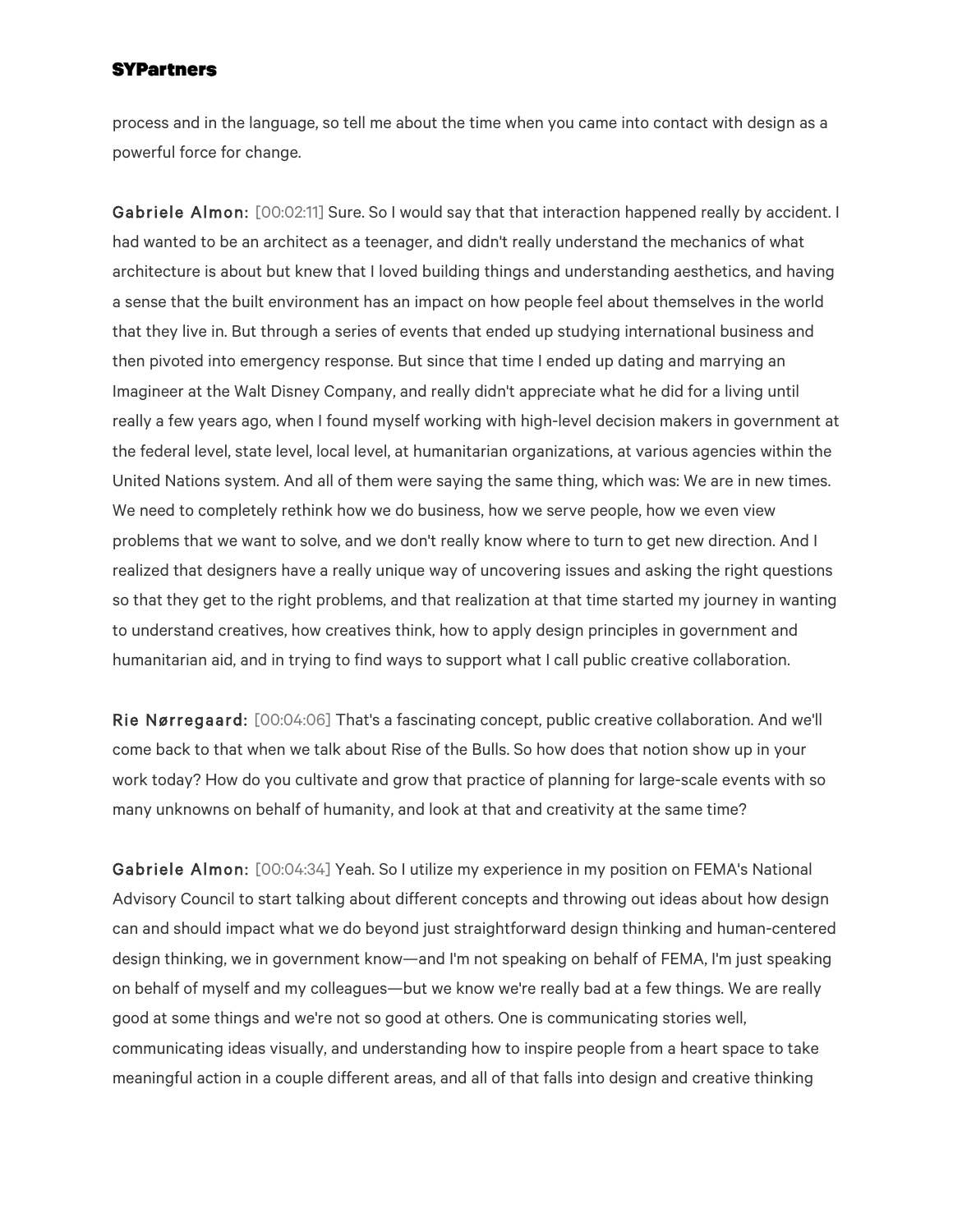and imagination. There's something happening where leaders are now aware of that, but also wanting to do something about it.

[00:05:40] And so I've been fostering a few projects to bring these two groups together to start having conversation. There's really interesting things coming about it and a lot of enthusiasm and as Oprah would say "Aha moments" happening. So I see a really bright future in this space.

Rie Nørregaard: [00:06:02] Great. So what tools do we need when we bring the practice of design thinking into space and into a culture that is aware that that is not space, not what they're good at? I know you talk about language and basically the translation of concepts from one industry and one way of thinking to another and that of FEMA, for example. Give me some examples.

Gabriele Almon: [00:06:25] Yeah, well first, having translators at the beginning of two industries or two groups talking to each other is really critical. I was pushing for FEMA National Advisory Council to take up the topic of storytelling. On the subcommittee I serve on, it looks at everything that can be done before a disaster happens; what can we do on a national level to prepare as a country. So one of the topics that I had thrown out for a long time was the importance of being effective storytellers and understanding what that means and how we can adopt some of the lessons that have been learned in entertainment. What I realized is I was ineffective in advocating for this idea because storytelling is a creative term, but if I had from the beginning used the terms "messaging" or "communications" which is more common in government speak, I could have gotten a lot further. So we use different words and it's important to explain what those words mean to each other not just from the creative to the public side, but if we're really collaborating from the public to the creative side.

Rie Nørregaard: [00:07:35] Absolutely. Very often we spend energy making our case, right, or trying to bring other people into our universe when it's actually we just have to find the connection and the space in between, and maybe develop a third language.

Gabriele Almon: [00:07:51] In addition to talking about storytelling, one idea that really excites me that I want to explore in this space that I work in is thinking about the processes that we plan for and the programs that we develop less as logistics issues, and more about experiences. When someone comes into a shelter after a fire or earthquake, a lot of times what we think about is, "Okay, the person enters here in this door, then they meet with this person to register, and then they find a cot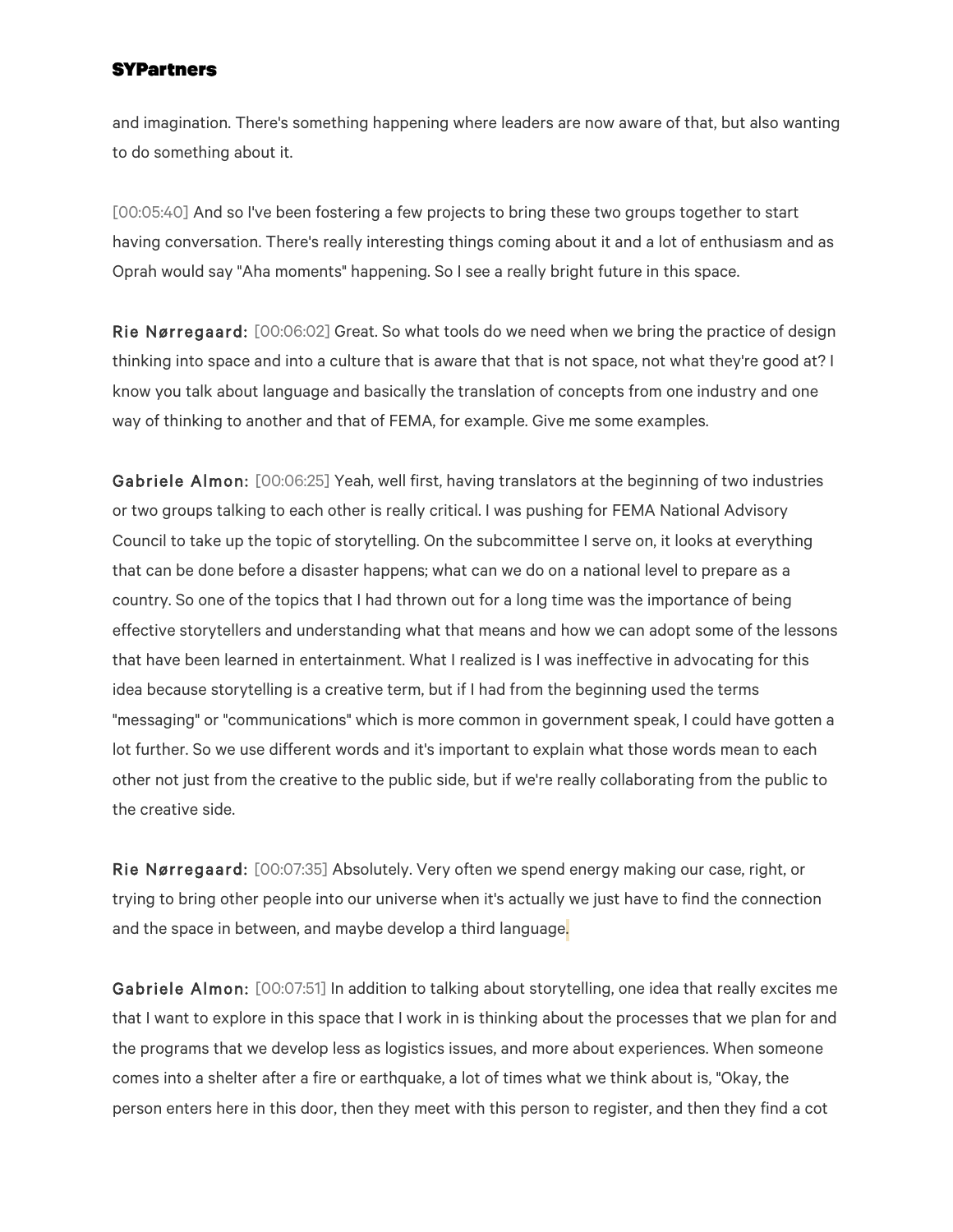over here, and then they grab their food over here." But really, the survivor is not thinking of their experience like that, so I'm curious to explore how we bring designers into the fold to help us think about it in that way, and to design our spaces and our processes to really, truly impact the people, the humans that we serve for the better.

[00:08:53] And actually, you know this brings me back to that moment that I had with my husband Billy when I realized, there's something here. So Billy is an Imagineer. They're all about designing experiences for children, and at that time I was working for a humanitarian organization looking at what we call "child-friendly spaces", so tents that are specifically built for children to come after emergencies and just play or be in school for a little bit. Where children can just be children for a few hours. And so I thought one day, how would this tent look different if Imagineers had a chance to redesign it from the layout, to what's actually in there, to how it looks? And the idea really excited me.

Rie Nørregaard: [00:09:47] Yeah. I want to go back just a little bit and talk about the time between when we met at the Harvest Summit and then you became really busy, and basically have resurfaced with some, you know, a great need to start an organization on your own! Tell me about the work that you've been doing.

Gabriele Almon: [00:10:07] Yeah, so about three years ago I started my own consulting practice, and since that time I've been working at the intersection of technology and humanitarian aid and government work, I realized that my interests were shifting and I think it was because I was starting to sniff out that the next wave of disruption wasn't going to be in technology, it's going to be in creativity and imagination. About two years ago I decided, okay I'm going to start this effort, and I want to start this community, I'm going to call it Rise of the Bulls and I'm going to mobilize as many creatives, creative thinkers, imaginative thinkers, people who are disruptive in their processes in the way that they view problems, and I'm going to present them to my network across all these different sectors and we are going to find a way to spark collaboration between these two groups. Because again, you have these leaders who need inspiration who want to completely disrupt what they're doing, but they don't know where to turn, and you have these immensely gifted creative people who want to make an impact in the world that don't have an avenue to do that.

Rie Nørregaard: [00:11:27] So you've come together to experiment and to solve problems. Can you bring us into that process? What is happening? What's actually going on?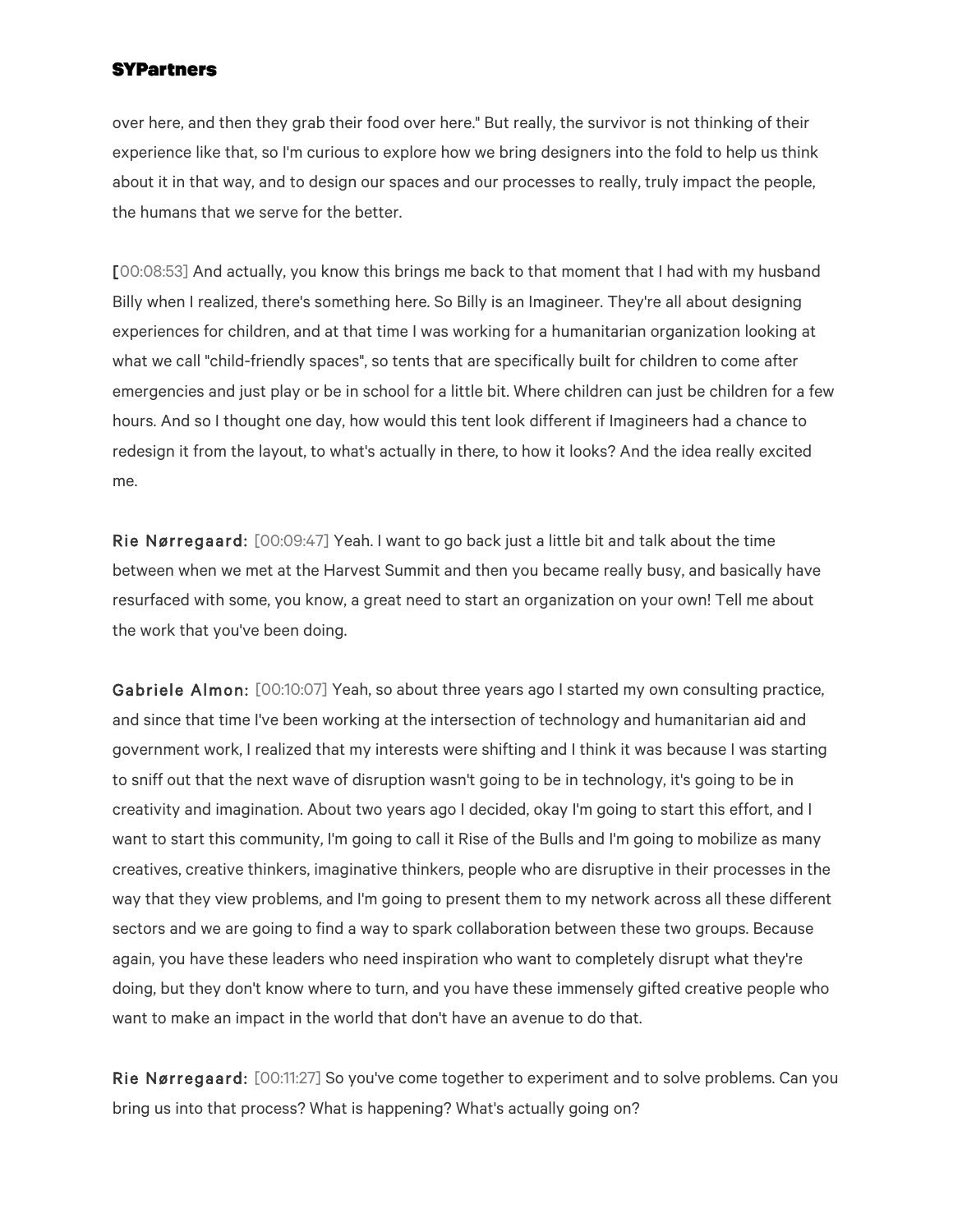Gabriele Almon: [00:11:37] Sure. So one of the areas that's emerging in Homeland Security and Emergency Management is extremism. We talked to about seven different organizations that either gather data on extremism, that work with extremists, or convene thought leaders working against extremism to understand what problems they have in solving the rise of extremism and how do they even define that problem. And so what we found in interviews with these organizations is that there is a data problem that's out of Rise of the Bull's wheelhouse, but the second problem is, the greater extremism community—people fighting this topic—they're trying to understand, how can we reach people who are heading down the path of radicalization no matter what group that they're going to? How can we reach them and how can we give them a message that makes them want to pivot off of that path or at least reconsider? And so when I heard that, that rang a bell to me that that sounds like communications, that sounds like messaging, but in creative speak it sounds like storytelling. What if we got a group of creatives who work in graphic design, who are creative directors, who work in film, who work in music, and we brought them to the table to share what they know about creating an authentic message, about reaching people who are initially resistant to the story that you're trying to tell to explore what kinds of technology and avenues to reach people could be. And we, as a group, ideated a hundred and fifty different ideas as to how to reach people, and what that message could and should look like.

[00:13:45] One of the things that we found in speaking with an organization is that when it comes to extremists, one of the most effective ways to reach people that are being radicalized is to have former extremists talk to them about what that reality really is. Since that time, one of the people in that group who works in film has been pitching different Hollywood executives on a few of the ideas that we came up with in terms of shows and integrating extremist stories into our daily narrative. So that's one area that we've done.

Gabriele Almon: [00:14:23] The second topic that we looked at was looking at refugee migration and how that experience could be transformed. If you look at literature or poetry that refugees write, oftentimes for talking about home and the concept of home. And so we as a group wanted to look at well how could we transform the places and the spaces refugees migrate through to be more reflective of their homes, and how could that impact their mental well-being. So we gathered interior designers, structural engineers, and a few other people that work in the built environment and started to think about what would that look like, and how can we share our ideas with UNHCR, which is the U.N. agency that's in charge of managing migration flow throughout the world. And how can we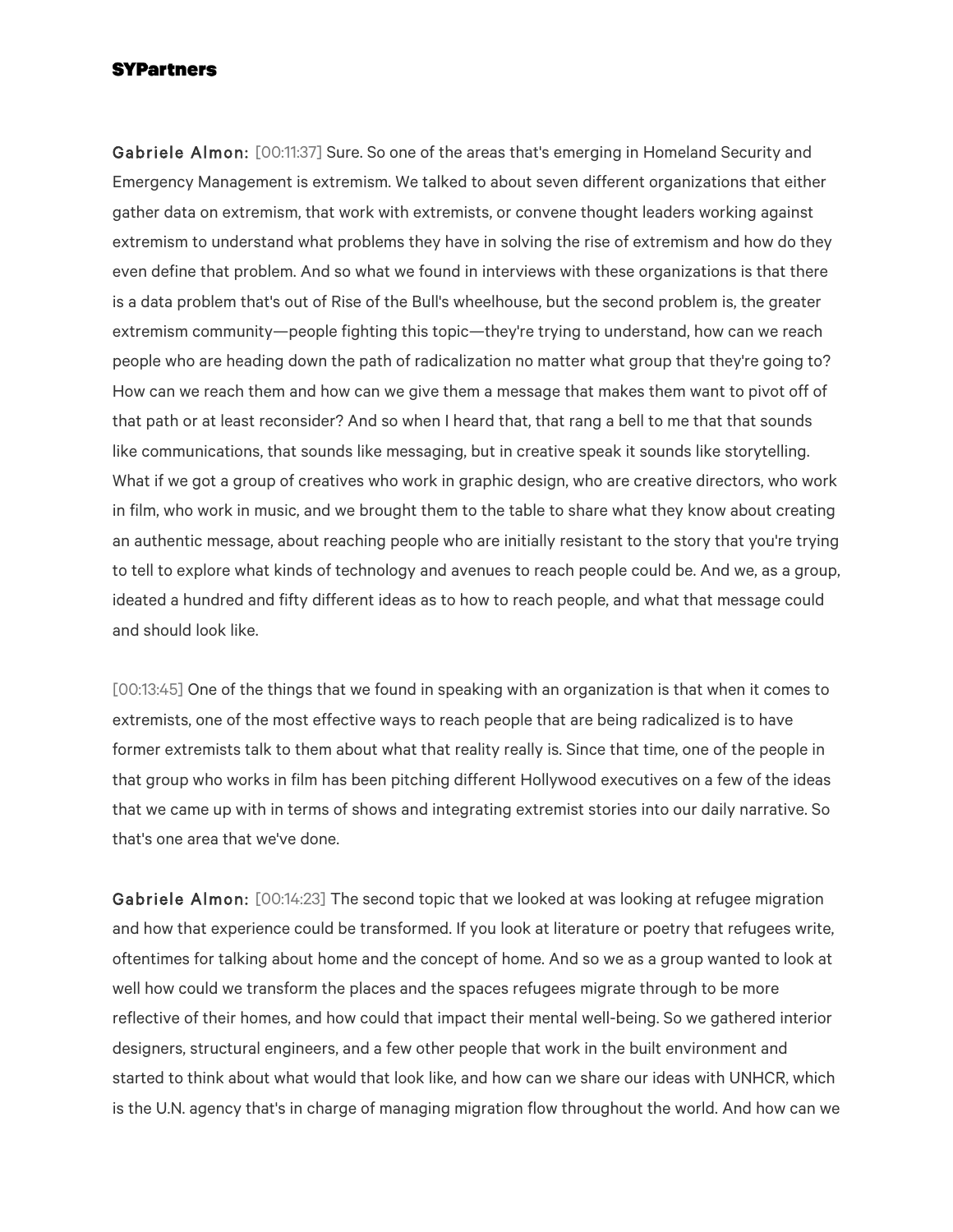share what we're talking about with Airbnb, which has an open homes program. What would it look like if hosts around the world who are opening their homes had guidance or instruction about how to make their home more reflective, or somehow speak to where these refugees are coming from?

Rie Nørregaard: [00:15:39] What is your community excited about or what are the things that they really want to address?

Gabriele Almon: [00:15:44] Yeah. So the design of technology and how that impacts our daily life. Looking at how to transform the foster care experience, either locally or nationally, is of huge interest. Looking at domestic violence and gender-based violence. But also a huge concern is related to empathy and how do we inspire mass empathy and the re-ignition of compassion, locally and nationally, is an interest as well.

Rie Nørregaard: [00:16:17] What strikes me as you're talking about it is that there are things that play out in the most intimate scale for all of us in all our lives right, and a systemic approach at the same time. The topic of foster care in that sense is really fascinating and it's connected in many ways to the feeling of home, and what does that mean and what does it mean to a child, and know that everything that you're learning and exploring feeds into each other and it gets so much smarter so fast by working the way that you're working.

Gabriele Almon: [00:16:49] And it's amazing, like you said, it's really incredible to see how everything is truly connected to one another. That never struck me before. When we look at extremism, the root causes have nothing to do with these radical ideologies. People find themselves going to groups like ISIS or the KKK or the alt-right because of trauma, a lack of identity, strong feelings of isolation. And when we look at bullying in school or we look at the educational experience, that has to be transformed. It's related to that, which is related to so many others... It's amazing. Do you see that in design at all? Do those connections pop up a lot?

Rie Nørregaard: [00:17:32] Yes, that is really what I'm exploring in these in this series of podcasts are the connections between all these different topics and how we can use design as the language and the point of connection that allows us to with empathy or compassion, because that would be operating right, like actually doing something very specifically affecting people's lives, even if it's on a one to one scale or in the smallest unit of community. But understanding that to see the change that we want to see, we also have to look at systems in the largest way possible. So when we're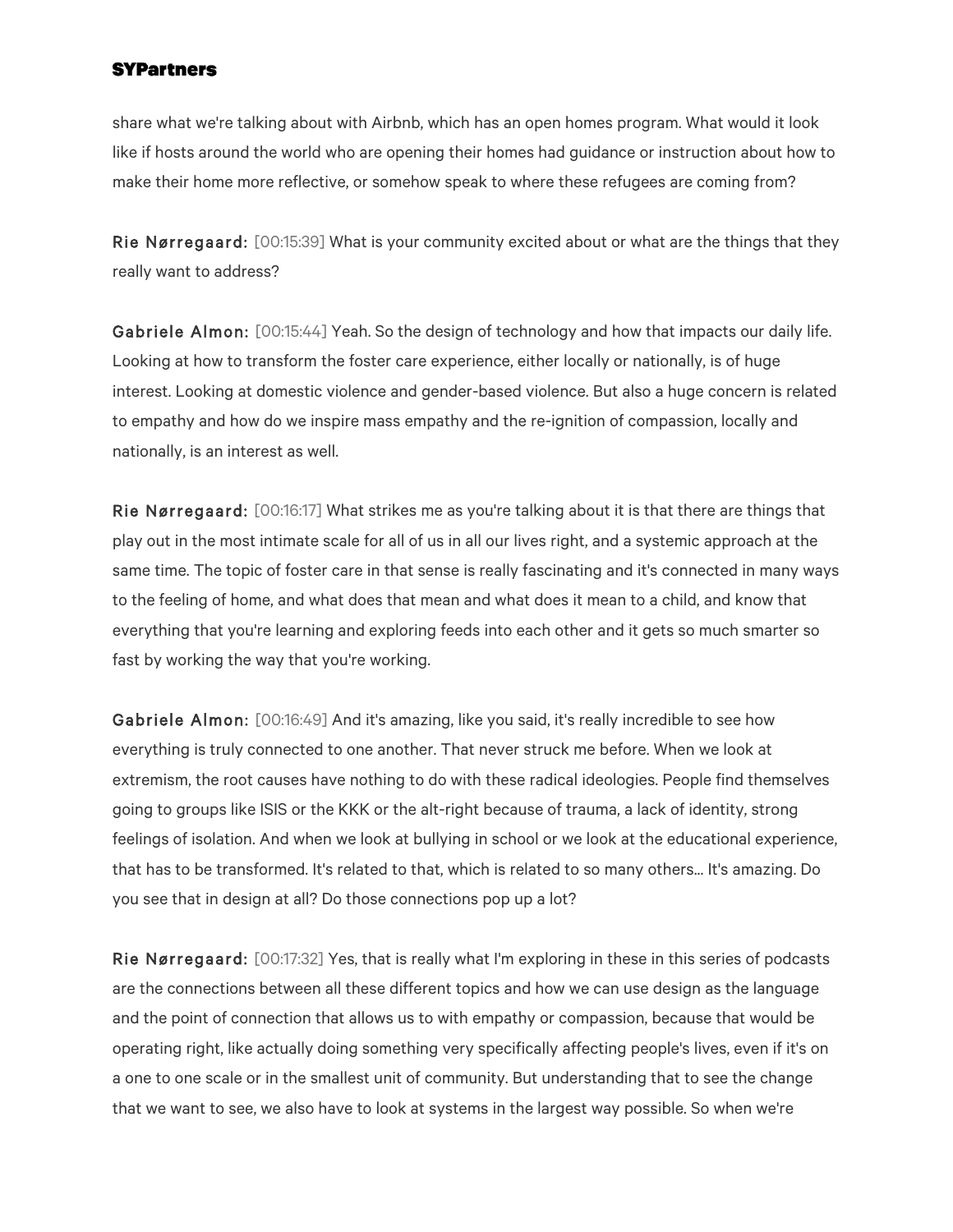talking about migration that happens not just one place in the world obviously, but all over and what are the things that we can learn from each other and that we have in common. And what are the structures that are working against us.

Gabriele Almon: [00:18:25] I would love to talk a little bit about empathy.

Rie Nørregaard: [00:18:28] Oh absolutely.

Gabriele Almon: [00:18:29] The area that we are exploring on the council at FEMA, and I think in general, is the breakdown of community ties. Social cohesion is breaking down. And while that's troubling as an individual and a member of society, what we know in emergency management is the stronger the sense of community in a neighborhood the more likely it is to be able to recover effectively from a disaster. So when we're looking at a continued rise in the frequency and a worsening of the scope of disasters both in our country and around the world, seeing our connection with one another breaking down, seeing that divisiveness in this country on the rise, the rise of extremism in our country, we are worried that when the next Hurricane Harvey rolls through or the next huge wildfire rolls through, it's going to be even tougher for people to recover because they don't trust their neighbor. They don't like their neighbor. And truly, your neighbor is your first responder. It's going to take time for the fire department, the police department, whomever else to reach you, and so we're trying to understand how we can help rebuild a community ties even though that's so far out of our wheelhouse. But it has such a huge impact on what we do. We're trying to figure out like, how can we do that?

Rie Nørregaard: [00:20:06] You made me think about two things about design that I believe is true, and I think it's what you're experiencing and the approach of people who use design as their tool—the way they do their work, the way they contribute—is that it's inherently an act of service. It is something you do on behalf of someone else.

Gabriele Almon: [00:20:26] That's amazing. I never thought about it in that way but I as you're saying that I see such a strong parallel to a designer and a public servant, where you're creating for the benefit—as you said—of someone else, and what you create, what you design lives on potentially far beyond yourself. That's amazing. You know, I wonder what would happen if we all—speaking about my people—if we all looked at ourselves as designers, if we all acknowledged that that's actually what we're doing. I don't think we realize that's what we're doing and we are.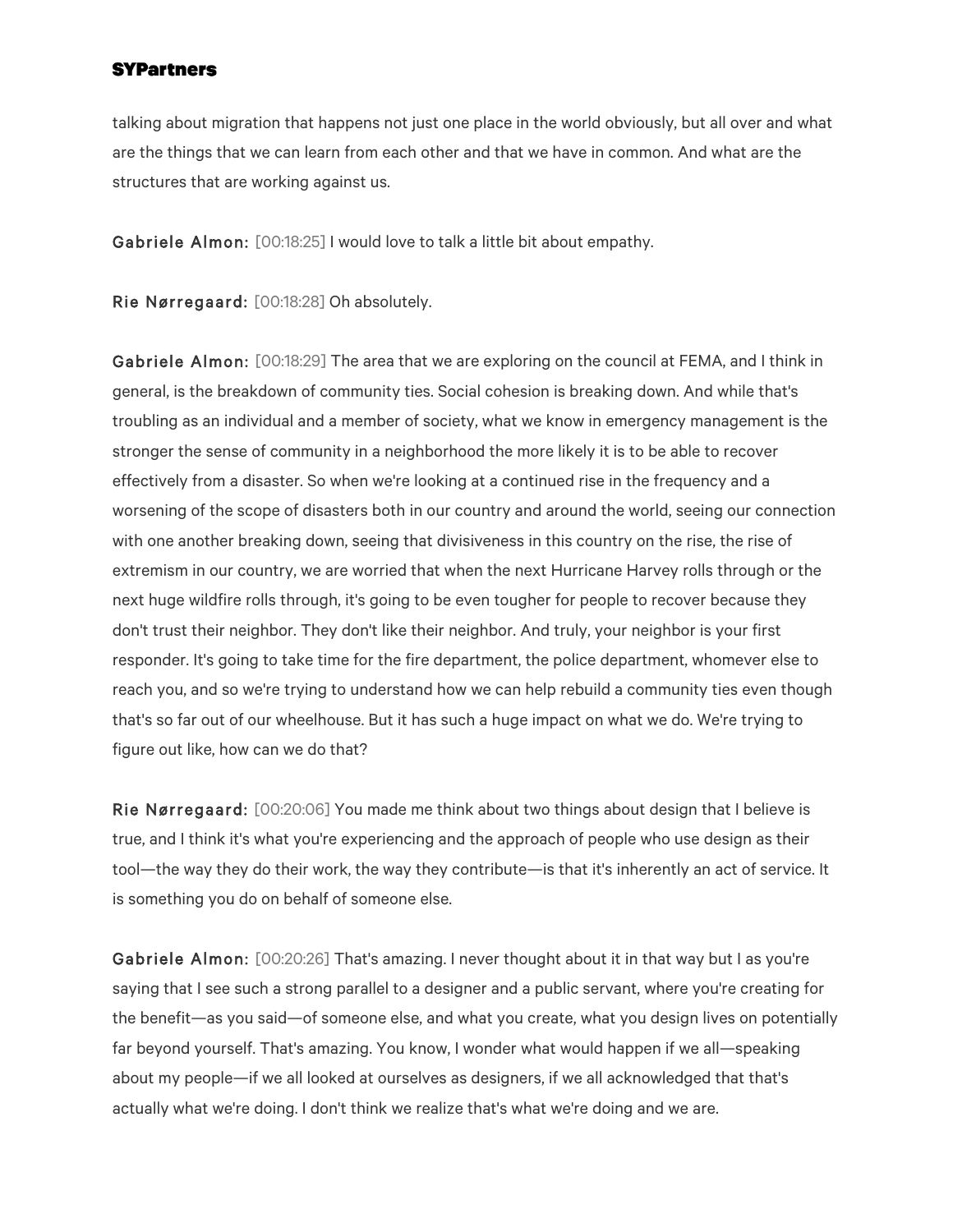Rie Nørregaard: [00:21:09] I see that that's what you're doing. I mean, that's how I see you. That's how I connected with you before knowing you. It's like you're an architect of systems.

Gabriele Almon: [00:21:19] Thank you for that. That's affirming.

Rie Nørregaard: [00:21:22] You've also been spending some time at Art Center in L.A. and you're super excited about this one class that you're taking around neuroscience and how that shows up in imagination and creativity. What are you learning? I want to take that class! I'm super jealous. So I'm just going to live through you while you're telling me what excites you.

Gabriele Almon: [00:21:44] Yeah I decided, when I started Rise of the Bulls, that if I'm going to rally creative people and I'm trying to advocate for creative thinking in government and humanitarian aid, I need to understand what creativity actually looks like and what that means on a literal and figurative level. And as someone who loves science and loves data, I found this course at Art Center called the Neuroscience of Imagination that actually looks at the biology and psychology of people when they are imagining things, when they're dreaming, when they're creating. And I took it because I envisioned coming into an office one day and saying this is your brain on a regular day. This is your brain on creativity and showing how that lights up and how it's different.

Rie Nørregaard: [00:22:41] It sounds so fun and what you're describing is another way of connecting data and the human experience and using science as the language that helps us understand both sides.

Rie Nørregaard: [00:22:55] So, many people who perceive themselves as designers describe themselves as inherently optimistic, that imagining a future demands that you think there is one and that it will be a good one, and you are going to take part in helping us get there. And so when your work is about imagining really difficult things were most of us have no control and maybe a future or not a future after it, what does that do to your your psyche? Are you a positive person? Or what is your approach here?

Gabriele Almon: [00:23:33] In the Art Center class, we went over five types of imaginations, daydreaming and a couple of other things. But one of the last ones that we talked about was the term "catastrophizing", which is thinking of the worst thing possible, and in the class that is